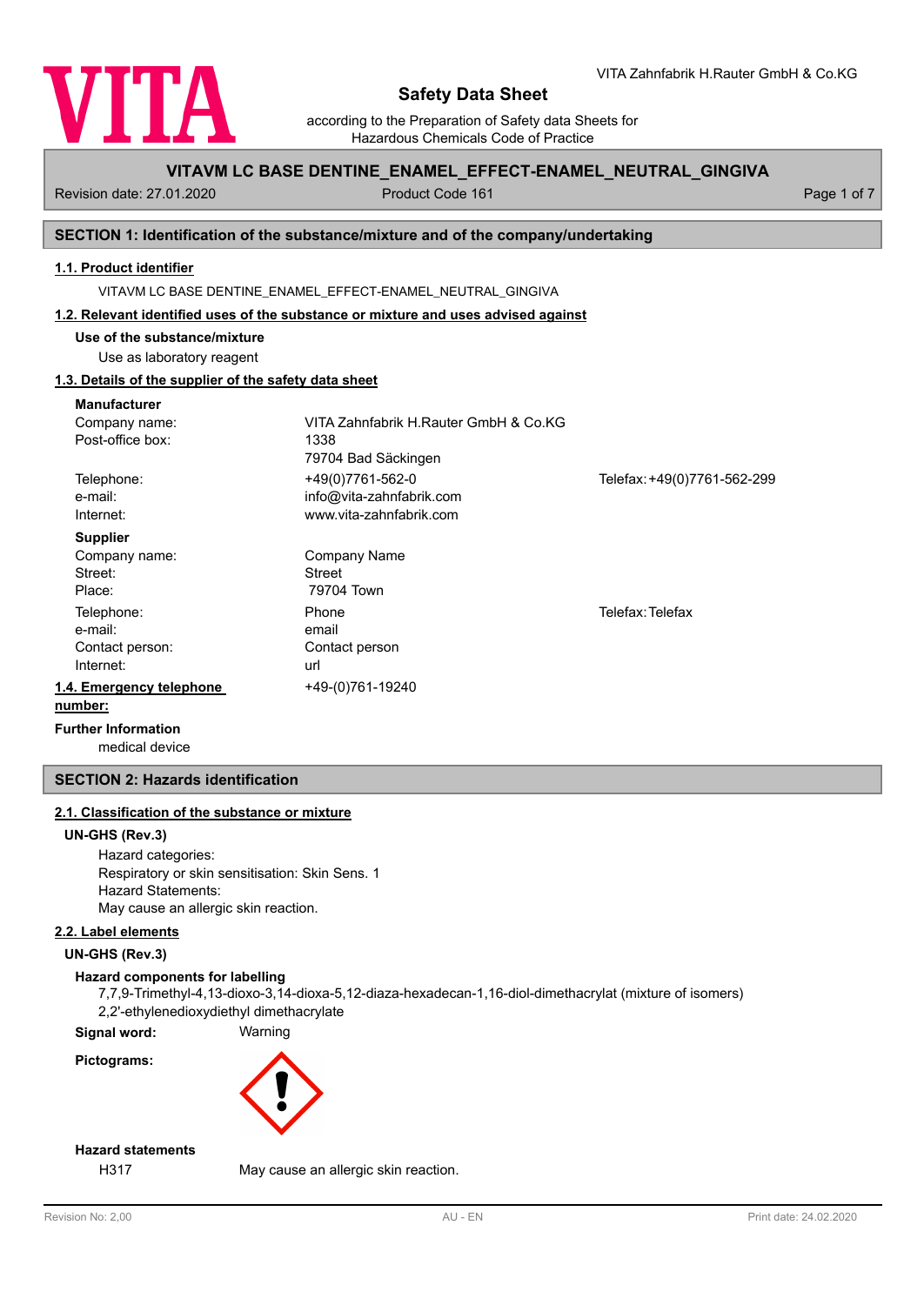

according to the Preparation of Safety data Sheets for Hazardous Chemicals Code of Practice

## **VITAVM LC BASE DENTINE\_ENAMEL\_EFFECT-ENAMEL\_NEUTRAL\_GINGIVA**

Revision date: 27.01.2020 Page 2 of 7

| <b>Precautionary statements</b> |                                                                            |
|---------------------------------|----------------------------------------------------------------------------|
| P <sub>261</sub>                | Avoid breathing dust/fume/gas/mist/vapours/spray.                          |
| P <sub>272</sub>                | Contaminated work clothing should not be allowed out of the workplace.     |
| P <sub>280</sub>                | Wear protective gloves/protective clothing/eye protection/face protection. |
| P302+P352                       | IF ON SKIN: Wash with plenty of water.                                     |
| P333+P313                       | If skin irritation or rash occurs: Get medical advice/attention.           |
| P362+P364                       | Take off contaminated clothing and wash it before reuse.                   |
| P <sub>501</sub>                | Dispose of waste according to applicable legislation.                      |
|                                 |                                                                            |

#### **2.3. Other hazards**

No information available.

#### **SECTION 3: Composition/information on ingredients**

#### **3.2. Mixtures**

#### **Hazardous components**

| <b>CAS No</b> | <b>I</b> Chemical name                                                                                       | Quantityl   |
|---------------|--------------------------------------------------------------------------------------------------------------|-------------|
| 72869-86-4    | 7.7.9-Trimethyl-4.13-dioxo-3.14-dioxa-5.12-diaza-hexadecan-1.16-diol-dimethacrylat (mixture of<br>(lisomers) | $15 - 20$ % |
| 109-16-0      | [2,2'-ethylenedioxydiethyl dimethacrylate]                                                                   | $15 - 20$ % |

## **SECTION 4: First aid measures**

#### **4.1. Description of first aid measures**

#### **General information**

When in doubt or if symptoms are observed, get medical advice.

#### **After inhalation**

Provide fresh air. When in doubt or if symptoms are observed, get medical advice.

#### **After contact with skin**

After contact with skin, wash immediately with plenty of water and soap. Take off immediately all contaminated clothing and wash it before reuse. Medical treatment necessary.

#### **After contact with eyes**

After contact with the eyes, rinse with water with the eyelids open for a sufficient length of time, then consult an ophthalmologist immediately. Remove contact lenses, if present and easy to do. Continue rinsing.

#### **After ingestion**

Rinse mouth immediately and drink plenty of water. Observe risk of aspiration if vomiting occurs. Never give anything by mouth to an unconscious person or a person with cramps. Call a doctor.

#### **4.2. Most important symptoms and effects, both acute and delayed**

No information available.

## **4.3. Indication of any immediate medical attention and special treatment needed**

Treat symptomatically.

#### **SECTION 5: Firefighting measures**

### **5.1. Extinguishing media**

#### **Suitable extinguishing media**

Co-ordinate fire-fighting measures to the fire surroundings.

### **5.2. Special hazards arising from the substance or mixture**

#### Non-flammable.

#### **5.3. Advice for firefighters**

Wear a self-contained breathing apparatus and chemical protective clothing. Full protection suit.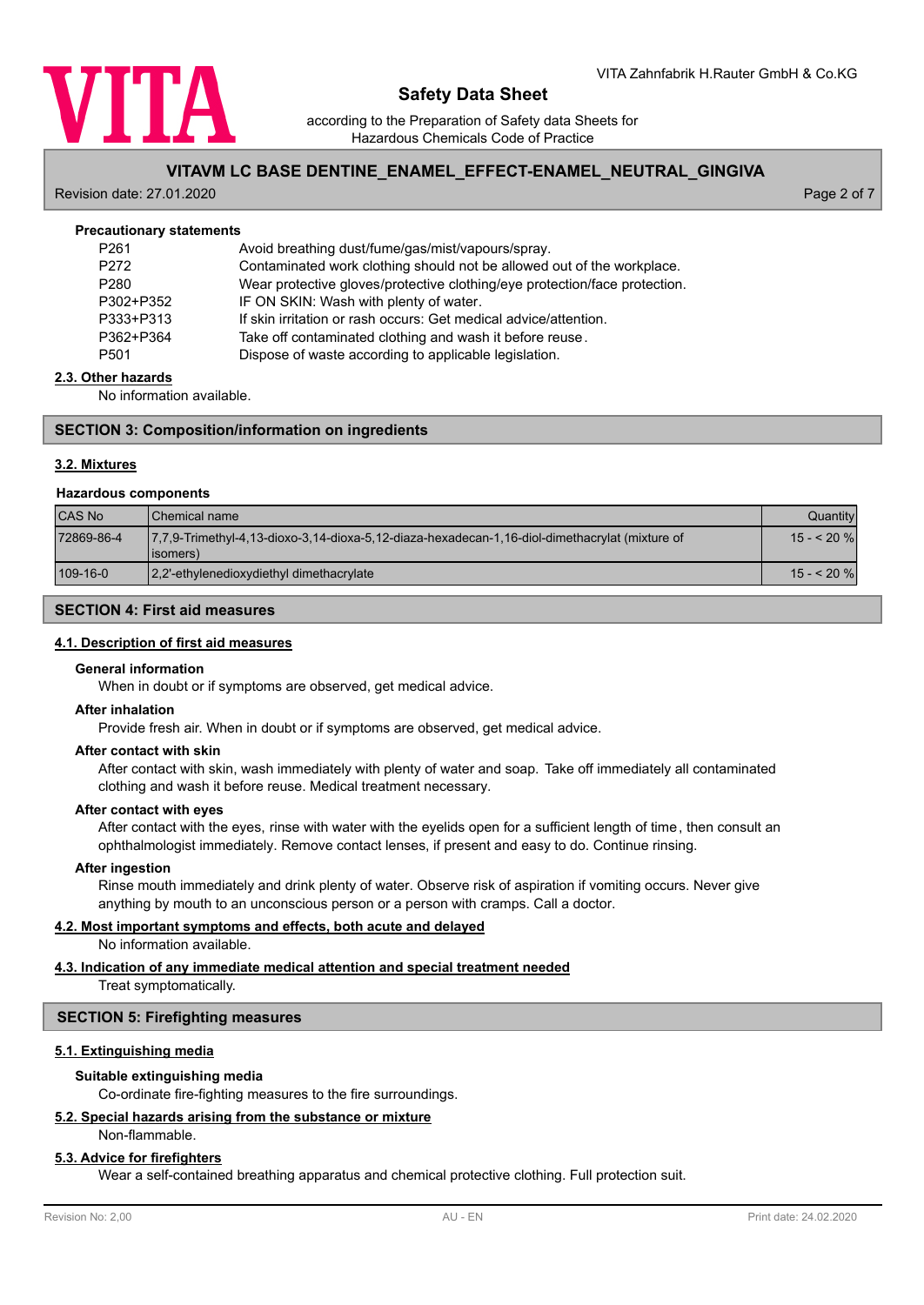

according to the Preparation of Safety data Sheets for Hazardous Chemicals Code of Practice

## **VITAVM LC BASE DENTINE\_ENAMEL\_EFFECT-ENAMEL\_NEUTRAL\_GINGIVA**

Revision date: 27.01.2020 Page 3 of 7

#### **Additional information**

Suppress gases/vapours/mists with water spray jet. Collect contaminated fire extinguishing water separately. Do not allow entering drains or surface water.

#### **SECTION 6: Accidental release measures**

#### **6.1. Personal precautions, protective equipment and emergency procedures**

Provide adequate ventilation. Do not breathe gas/fumes/vapour/spray. Avoid contact with skin, eyes and clothes. Use personal protection equipment. Remove persons to safety.

#### **6.2. Environmental precautions**

Do not allow to enter into surface water or drains.

#### **6.3. Methods and material for containment and cleaning up**

Take up mechanically. Treat the recovered material as prescribed in the section on waste disposal.

#### **6.4. Reference to other sections**

Safe handling: see section 7 Personal protection equipment: see section 8 Disposal: see section 13

#### **SECTION 7: Handling and storage**

#### **7.1. Precautions for safe handling**

#### **Advice on safe handling**

Provide adequate ventilation. Do not breathe gas/fumes/vapour/spray. Avoid contact with skin, eyes and clothes. Use personal protection equipment.

#### **Advice on protection against fire and explosion**

Usual measures for fire prevention.

### **7.2. Conditions for safe storage, including any incompatibilities**

#### **Requirements for storage rooms and vessels**

Keep container tightly closed.

#### **Hints on joint storage**

No information available.

#### **7.3. Specific end use(s)**

Use as laboratory reagent

#### **SECTION 8: Exposure controls/personal protection**

#### **8.1. Control parameters**

**Additional advice on limit values**

none

#### **8.2. Exposure controls**





Provide adequate ventilation as well as local exhaustion at critical locations. **Appropriate engineering controls**

#### **Protective and hygiene measures**

Remove contaminated, saturated clothing immediately. Draw up and observe skin protection programme. Wash hands and face before breaks and after work and take a shower if necessary . When using do not eat, drink, smoke, sniff. Do not breathe gas/fumes/vapour/spray. Avoid contact with skin, eyes and clothes.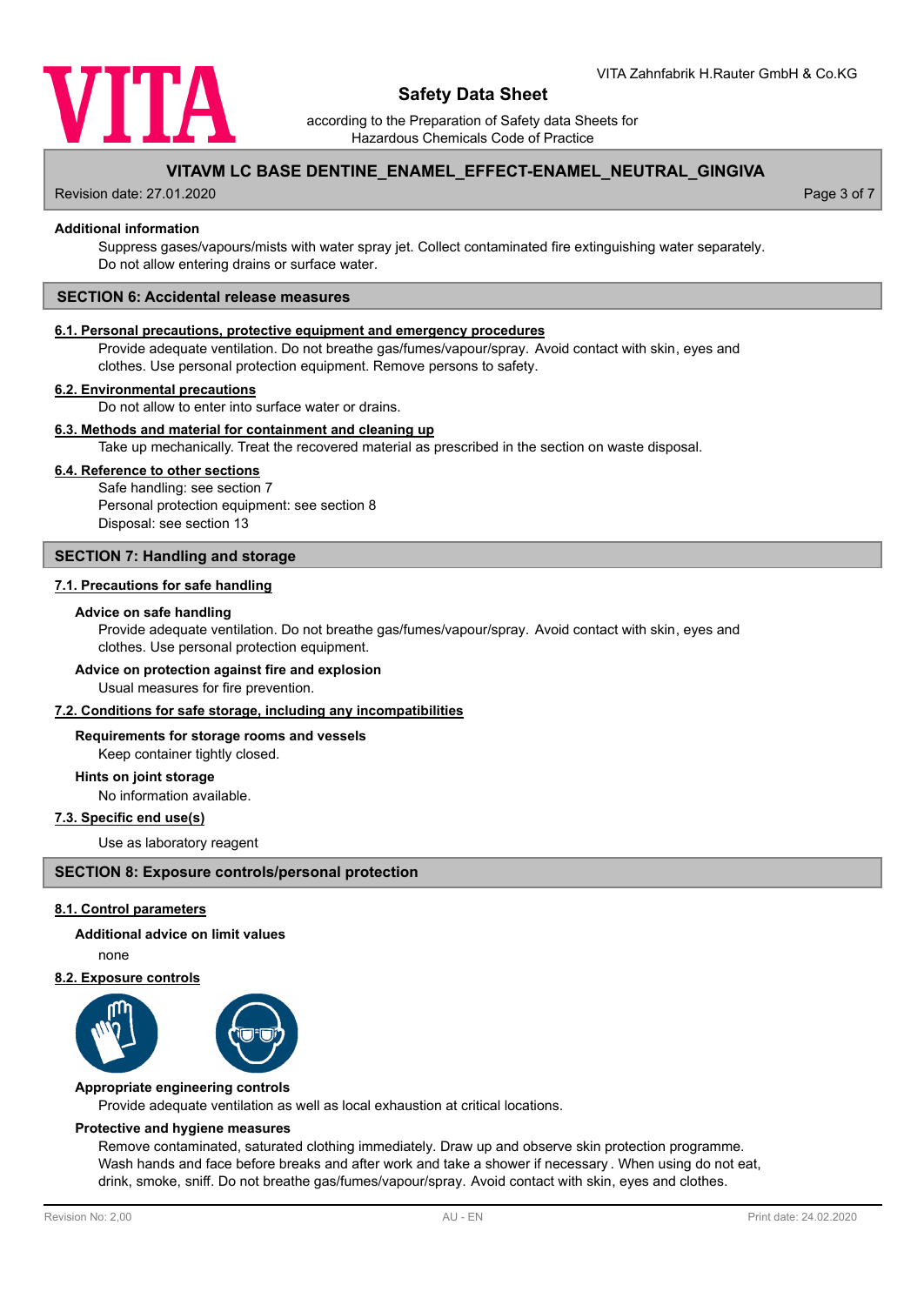

according to the Preparation of Safety data Sheets for Hazardous Chemicals Code of Practice

## **VITAVM LC BASE DENTINE\_ENAMEL\_EFFECT-ENAMEL\_NEUTRAL\_GINGIVA**

Revision date: 27.01.2020 **Page 4 of 7** No. 2020 **Page 4 of 7** No. 2020 **Page 4 of 7** No. 2020

#### **Eye/face protection**

Suitable eye protection: goggles.

#### **Hand protection**

Wear suitable gloves. Suitable material: NBR (Nitrile rubber) Breakthrough time (maximum wearing time): 10 min

The quality of the protective gloves resistant to chemicals must be chosen as a function of the specific working place concentration and quantity of hazardous substances. For special purposes, it is recommended to check the resistance to chemicals of the protective gloves mentioned above together with the supplier of these gloves.

#### **Skin protection**

Use of protective clothing.

#### **Respiratory protection**

Provide adequate ventilation as well as local exhaustion at critical locations. Technical ventilation of workplace.

#### **Environmental exposure controls**

Avoid release to the environment.

## **SECTION 9: Physical and chemical properties**

#### **9.1. Information on basic physical and chemical properties**

| Physical state:<br>Colour:<br>Odour:                          | Liquid (pasty)<br>Trade name/designation<br>characteristic |                |
|---------------------------------------------------------------|------------------------------------------------------------|----------------|
| pH-Value:                                                     |                                                            | not determined |
| Changes in the physical state                                 |                                                            |                |
| Melting point:                                                |                                                            | not determined |
| Initial boiling point and boiling range:                      |                                                            | 139 °C         |
| Flash point:                                                  |                                                            | 151 °C         |
| Flammability                                                  |                                                            |                |
| Solid:                                                        |                                                            | not determined |
| Gas:                                                          |                                                            | not applicable |
| <b>Explosive properties</b><br>The product is not: Explosive. |                                                            |                |
| Lower explosion limits:                                       |                                                            | not determined |
| Upper explosion limits:                                       |                                                            | not determined |
| Ignition temperature:                                         |                                                            | not determined |
| <b>Auto-ignition temperature</b>                              |                                                            |                |
| Solid:                                                        |                                                            | not determined |
| Gas:                                                          |                                                            | not applicable |
| Decomposition temperature:                                    |                                                            | not determined |
| <b>Oxidizing properties</b><br>Not oxidising.                 |                                                            |                |
| Vapour pressure:<br>(at 50 $°C$ )                             |                                                            | <= 1100 hPa    |
| Density:                                                      |                                                            | not determined |
| Water solubility:                                             |                                                            | No             |
|                                                               |                                                            |                |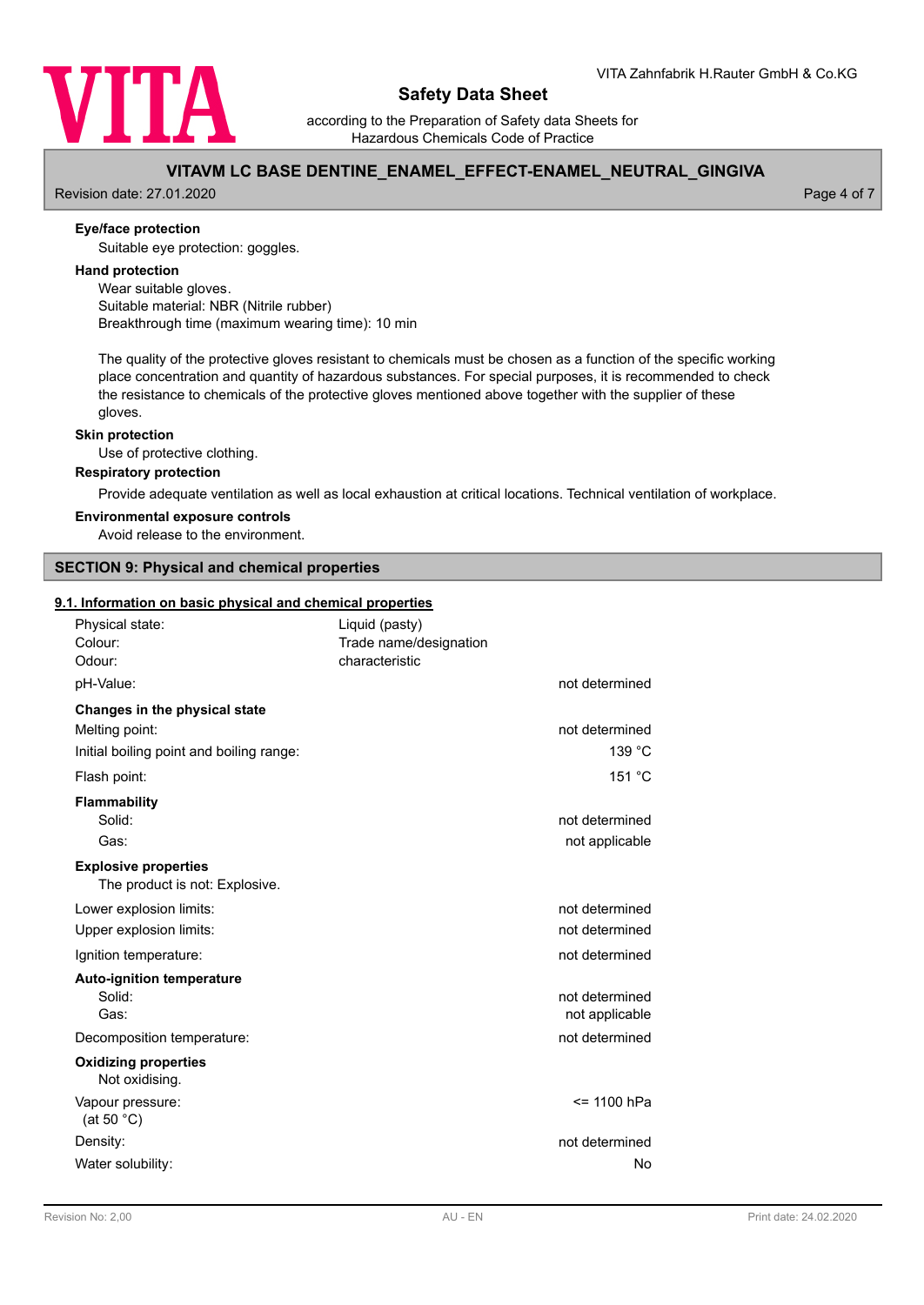

according to the Preparation of Safety data Sheets for Hazardous Chemicals Code of Practice

## **VITAVM LC BASE DENTINE\_ENAMEL\_EFFECT-ENAMEL\_NEUTRAL\_GINGIVA**

Revision date: 27.01.2020 Page 5 of 7

| Solubility in other solvents<br>not determined |                |
|------------------------------------------------|----------------|
| Partition coefficient:                         | not determined |
| Viscosity / dynamic:                           | not determined |
| Viscosity / kinematic:                         | not determined |
| Vapour density:                                | not determined |
| Evaporation rate:                              | not determined |
| 9.2. Other information                         |                |
| Solid content:                                 | 59,1 %         |
| Odour threshold: not determined                |                |

#### **SECTION 10: Stability and reactivity**

#### **10.1. Reactivity**

No hazardous reaction when handled and stored according to provisions.

#### **10.2. Chemical stability**

The product is stable under storage at normal ambient temperatures.

#### **10.3. Possibility of hazardous reactions**

No known hazardous reactions.

#### **10.4. Conditions to avoid**

No information available.

### **10.5. Incompatible materials**

No information available.

#### **10.6. Hazardous decomposition products**

No known hazardous decomposition products.

#### **SECTION 11: Toxicological information**

#### **11.1. Information on toxicological effects**

#### **Acute toxicity**

Based on available data, the classification criteria are not met.

#### **Irritation and corrosivity**

Based on available data, the classification criteria are not met.

#### **Sensitising effects**

May cause an allergic skin reaction.

(7,7,9-Trimethyl-4,13-dioxo-3,14-dioxa-5,12-diaza-hexadecan-1,16-diol-dimethacrylat (mixture of isomers);

2,2'-ethylenedioxydiethyl dimethacrylate)

#### **Carcinogenic/mutagenic/toxic effects for reproduction**

Based on available data, the classification criteria are not met.

### **STOT-single exposure**

Based on available data, the classification criteria are not met.

#### **STOT-repeated exposure**

Based on available data, the classification criteria are not met.

#### **Aspiration hazard**

Based on available data, the classification criteria are not met.

#### **SECTION 12: Ecological information**

#### **12.1. Toxicity**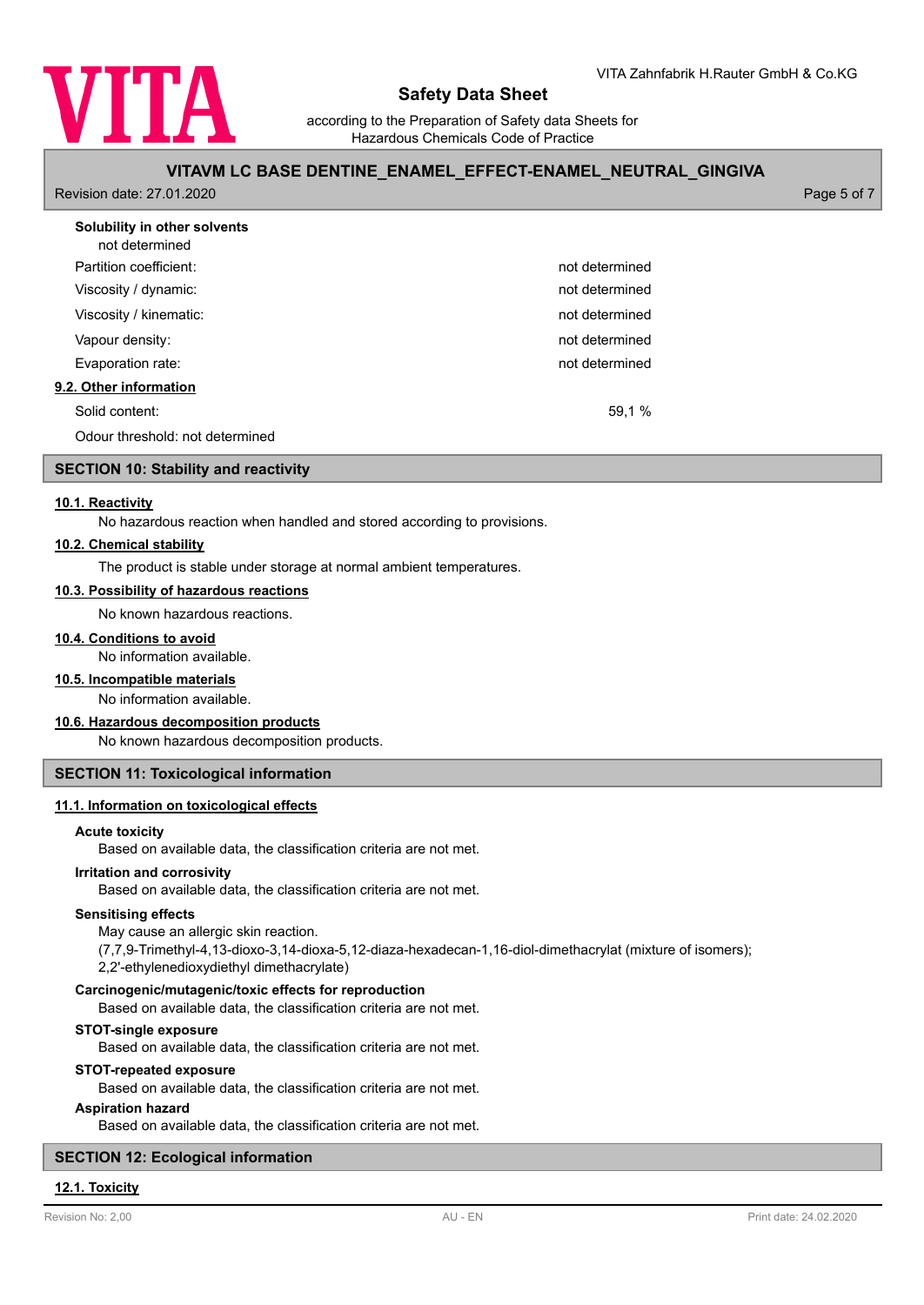

according to the Preparation of Safety data Sheets for Hazardous Chemicals Code of Practice

## **VITAVM LC BASE DENTINE\_ENAMEL\_EFFECT-ENAMEL\_NEUTRAL\_GINGIVA**

Revision date: 27.01.2020 Page 6 of 7

# The product is not: Ecotoxic.

# **12.2. Persistence and degradability**

The product has not been tested.

## **12.3. Bioaccumulative potential**

The product has not been tested.

#### **12.4. Mobility in soil**

The product has not been tested.

### **12.5. Other adverse effects**

No information available.

#### **Further information**

Do not allow to enter into surface water or drains. Do not allow to enter into soil/subsoil.

## **SECTION 13: Disposal considerations**

#### **13.1. Waste treatment methods**

#### **Disposal recommendations**

Do not allow to enter into surface water or drains. Do not allow to enter into soil/subsoil. Dispose of waste according to applicable legislation.

#### **Contaminated packaging**

Handle contaminated packages in the same way as the substance itself.

### **SECTION 14: Transport information**

#### **Land transport (ADG)**

| 14.1. UN number:                                                         | No dangerous good in sense of this transport regulation. |
|--------------------------------------------------------------------------|----------------------------------------------------------|
| 14.2. UN proper shipping name:                                           | No dangerous good in sense of this transport regulation. |
| 14.3. Transport hazard class(es):                                        | No dangerous good in sense of this transport regulation. |
| 14.4. Packing group:                                                     | No dangerous good in sense of this transport regulation. |
| <b>Marine transport (IMDG)</b>                                           |                                                          |
| 14.1. UN number:                                                         | No dangerous good in sense of this transport regulation. |
| 14.2. UN proper shipping name:                                           | No dangerous good in sense of this transport regulation. |
| 14.3. Transport hazard class(es):                                        | No dangerous good in sense of this transport regulation. |
| 14.4. Packing group:                                                     | No dangerous good in sense of this transport regulation. |
| Air transport (ICAO-TI/IATA-DGR)                                         |                                                          |
| 14.1. UN number:                                                         | No dangerous good in sense of this transport regulation. |
| 14.2. UN proper shipping name:                                           | No dangerous good in sense of this transport regulation. |
| 14.3. Transport hazard class(es):                                        | No dangerous good in sense of this transport regulation. |
| 14.4. Packing group:                                                     | No dangerous good in sense of this transport regulation. |
| 14.5. Environmental hazards                                              |                                                          |
| <b>ENVIRONMENTALLY HAZARDOUS:</b>                                        | no                                                       |
| 14.6. Special precautions for user                                       |                                                          |
| No information available.                                                |                                                          |
| 14.7. Transport in bulk according to Annex II of Marpol and the IBC Code |                                                          |
| not applicable                                                           |                                                          |
|                                                                          |                                                          |

#### **SECTION 15: Regulatory information**

#### **15.1. Safety, health and environmental regulations/legislation specific for the substance or mixture**